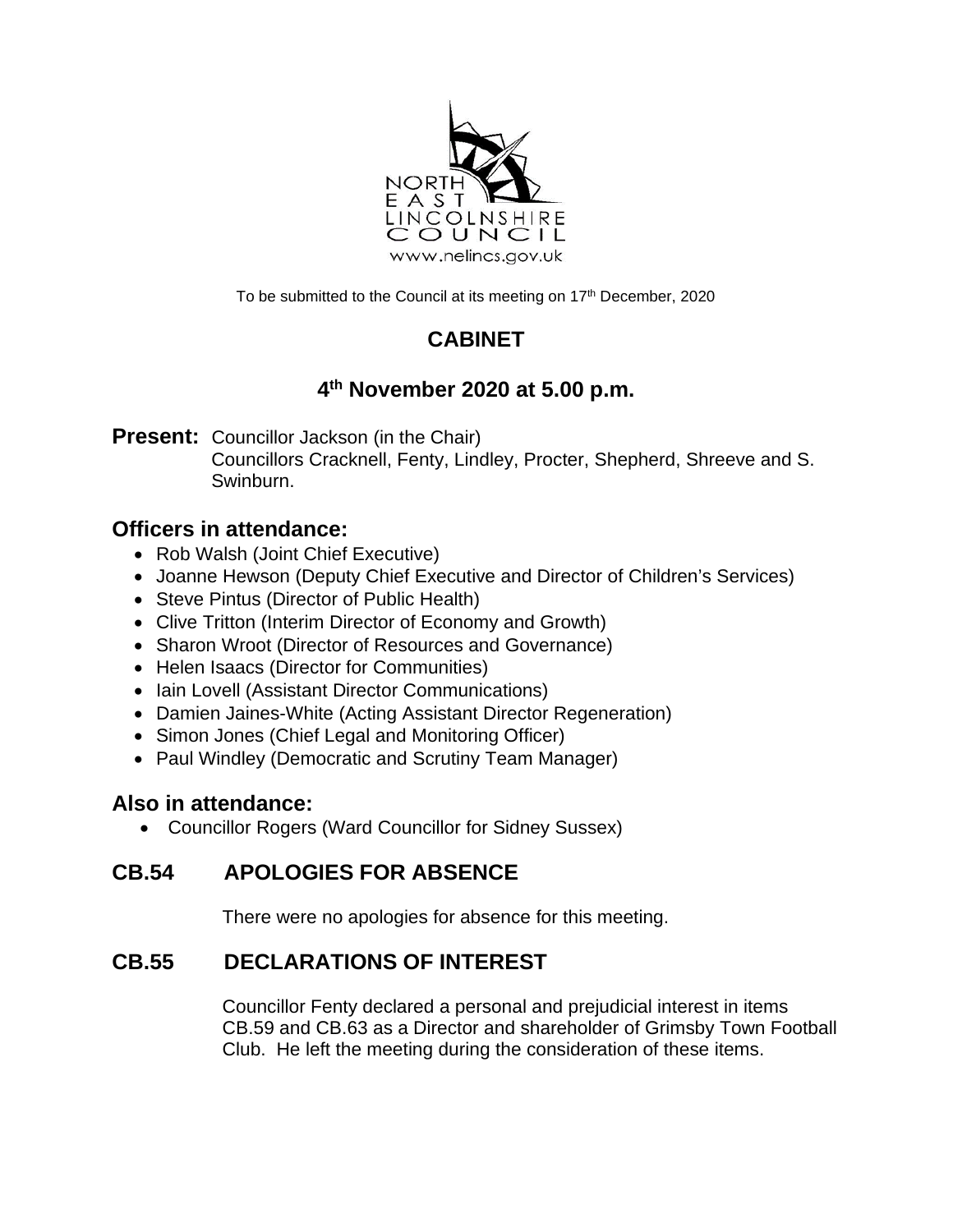### **CB.56 MINUTES**

The minutes of the Cabinet meeting on 30<sup>th</sup> September 2020 and the special meeting of Cabinet on the  $14<sup>th</sup>$  October 2020 were agreed as a correct record.

#### **CB.57 2020/21 QUARTER TWO FINANCE MONITORING REPORT**

Cabinet considered a report from the Portfolio Holder for Finance and Resources report providing information and analysis of the Council's financial performance during the second quarter of the 2020/21 financial year.

#### RESOLVED –

- 1. That the reported position at Quarter 2, the uncertainties related to the impacts of COVID19 and its potential longer term implications and the various actions being taken to bring spending back in line with budget, be noted.
- 2. That the Financial Monitoring Report be referred to Scrutiny for consideration.
- 3. That the revised Capital Programme included at Annex 1 of the report now submitted, be approved.

#### **CB.58 TOWN CENTRE REGENERATION - RIVERHEAD SQUARE PUBLIC REALM IMPROVEMENT SCHEME**

Cabinet considered a report from the Leader of the Council presenting the final concept design for the Riverhead Square public realm improvement scheme, including the introduction of a space suitable for events, improved facilities for public transport users, a new footbridge over the Riverhead, and new seating and lighting.

RESOLVED –

- 1. That the final concept design for the Riverhead Square public realm improvement scheme at appendix 1 of the report now submitted, be approved.
- 2. That authority be delegated to the Interim Director of Economy and Growth, in consultation with the Leader of the Council, to:
	- a. undertake the procurement and award of capital activities required to deliver the programme activity;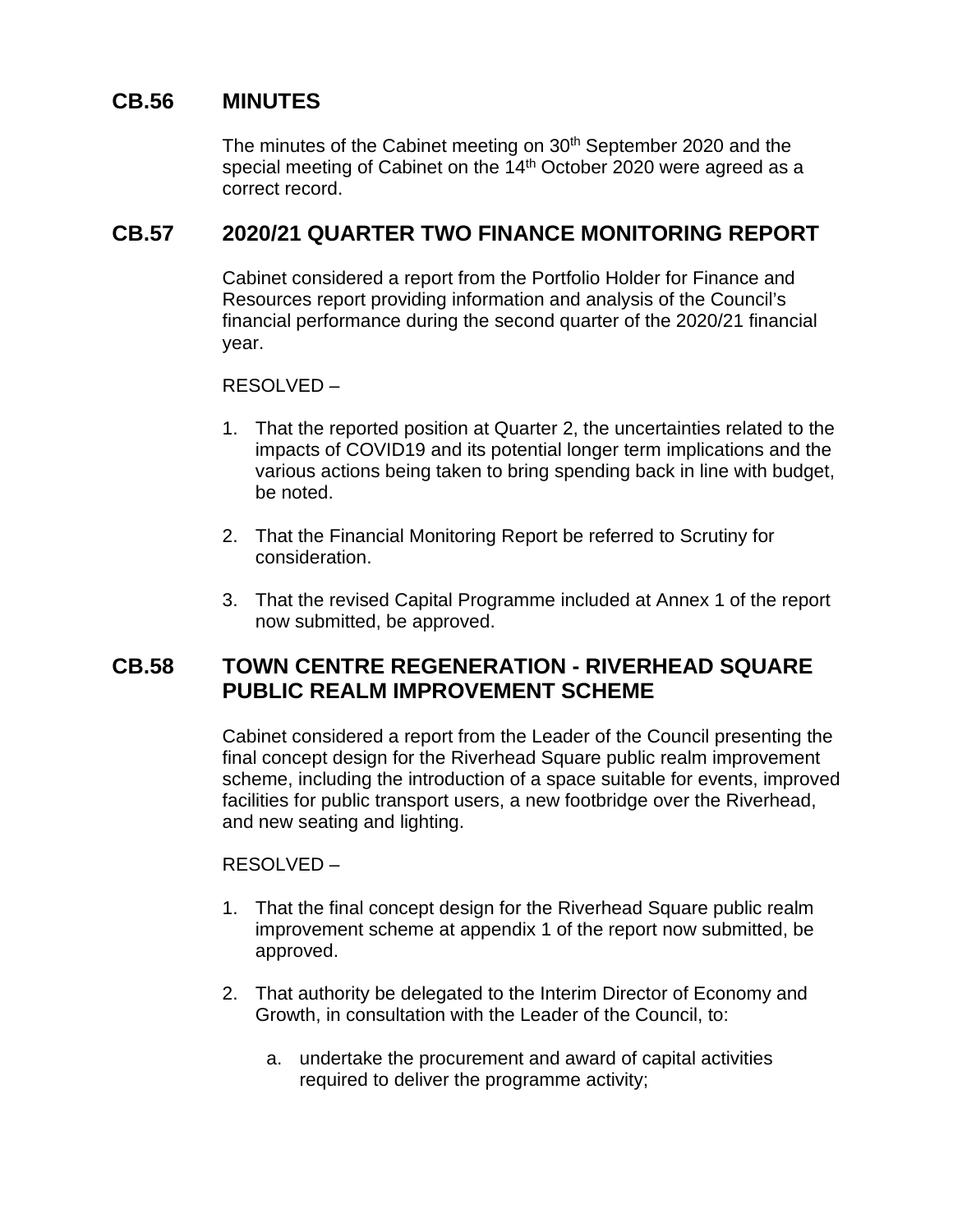- b. take all actions necessary to secure the continued implementation and ultimate completion of the scheme including detailed design, bridge design, planning applications and all ancillary issues arising;
- 3. That authority be delegated to the Chief Legal and Monitoring Officer to execute all documentation arising.

### **CB.59 PLAYING PITCH PROVISION**

Cabinet considered a report from the Portfolio Holder for Tourism, Heritage and Culture seeking approval of the proposed investment into Clee Fields and King George V (KGV) Stadium in accordance with the Playing Pitch Strategy.

RESOLVED –

- 1. That the recommended Option 3 in the report now submitted (listed as Option 5 in the associated feasibility study), determined by a thorough consultation and feasibility process resulting in the Clee Fields/KGV Stadium investment proposal set out in this report, be approved.
- 2. That authority be delegated to the Director of Economy and Growth and the Director of Resources and Governance in consultation with both the Leader of the Council and the Portfolio Holder for Tourism, Heritage and Culture to ensure that all necessary actions are carried out in order to commence, conduct and complete any appropriate procurement exercises for implementation of the anticipated scheme of works in order to achieve the necessary planning submissions.
- 3. That authority be delegated to the Chief Legal and Monitoring Officer to complete all requisite legal documentation in relation to the matters outlined in the points above.

### **CB.60 TRANSITION (EU EXIT)**

Cabinet considered a report from the Leader of the Council confirming the current position in respect of border control and the proposed staffing measures being put in place to ensure we can manage the anticipated impact of the EU exit.

#### RESOLVED –

1. That the report and request for a further update early in 2021, be noted.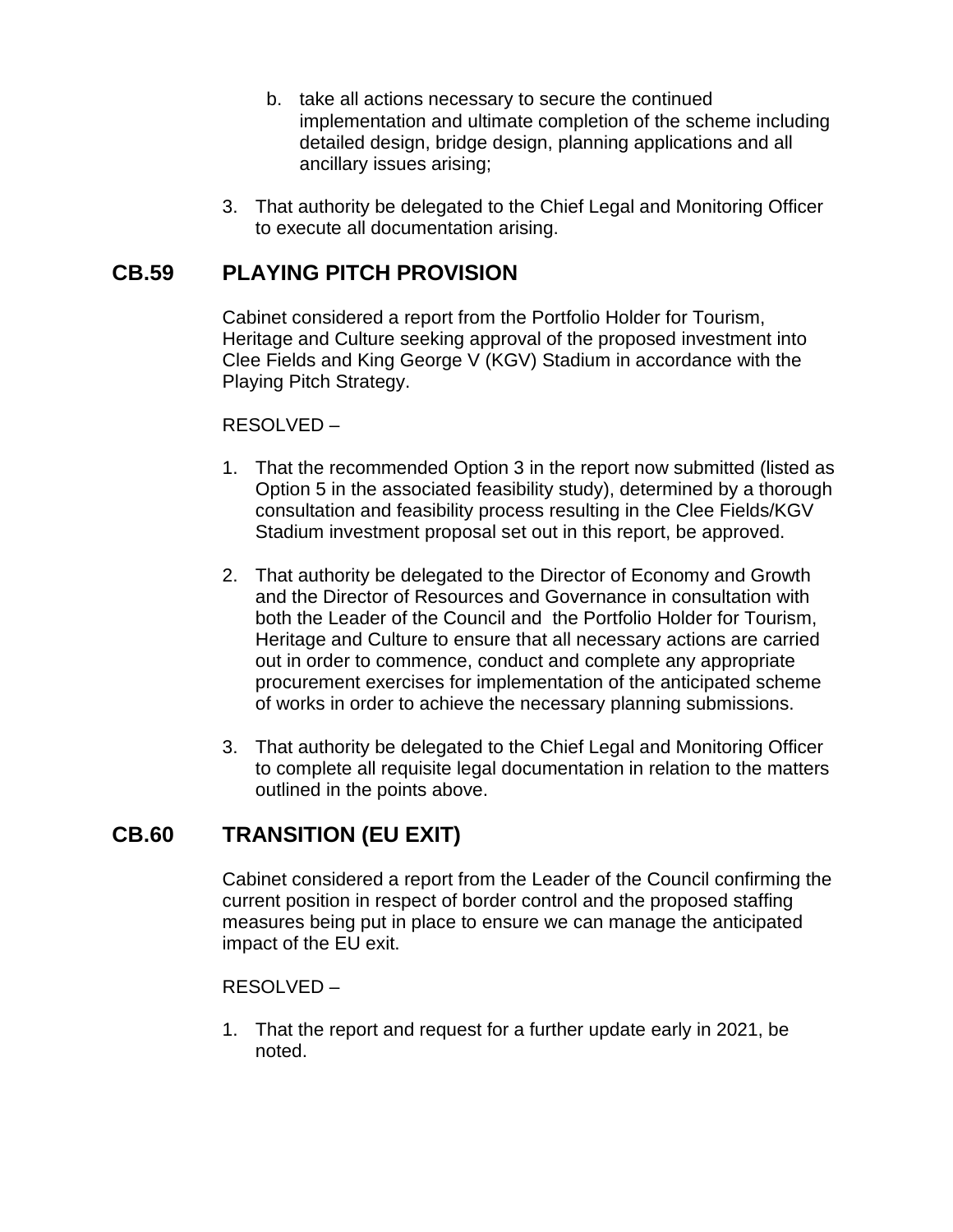- 2. That the adoption of the course of action identified as the "preferred option" as set out in Section 5 of Appendix 1 (Closed) of the report now submitted, be approved.
- 3. That authority be delegated to the Director of Economy and Growth in consultation with the Director of Resources and Governance to implement the proposed staffing changes to enable the Council to meet its statutory responsibilities in respect of import and export controls.
- 4. That authority be delegated to the Chief Legal and Monitoring Officer to execute and complete all requisite legal documentation in relation to the matters outlined above.

### **CB.61 URGENT BUSINESS – FREE SCHOOL MEALS OCTOBER 2020**

Cabinet considered an item of urgent business from the Portfolio Holder of Children, Education and Young People outlining the Council's pledge in respect of providing support to those vulnerable young people and families who have a current entitlement to Free School Meals (FSM), over the October half term period.

This item was considered under the Special Urgency requirements as set out in the Council's Constitution, and with the agreement of the Chair of the Children and Lifelong Learning Scrutiny Panel. It was therefore not subject to the call-in procedure. This matter was considered urgent due to the tight time constraints and in order to collectively support our most vulnerable families during the COVID-19 pandemic.

With permission of the Chair, Councillor Rogers was invited to ask a question on this matter. Whilst welcoming the response from the administration to the campaign led by Marcus Rashford to ensure children who qualify for free school meals do not go hungry over half term, Councillor Rogers sought an explanation for the decision to only allow Aldi shopping vouchers. She acknowledged that prices of some goods may be lower in Aldi as opposed to other retailers, but would it not have been a better option to take into consideration that it may cost a family a fair proportion of the value of the voucher in transport costs, and provide a choice of supermarket nearer to their home, or where they usually shop?

Councillor Lindley, Portfolio Holder for Children, Education and Young People, responded by explaining the rationale for choosing Aldi as there were three stores in the borough; Grimsby, Cleethorpes and Immingham whereas other supermarkets were only in Grimsby or Cleethorpes. In addition, Aldi could restrict the use of vouchers for food only. It was felt this was a balanced approach to ensure children had access to food, especially with the national lockdown looming. The vouchers would be